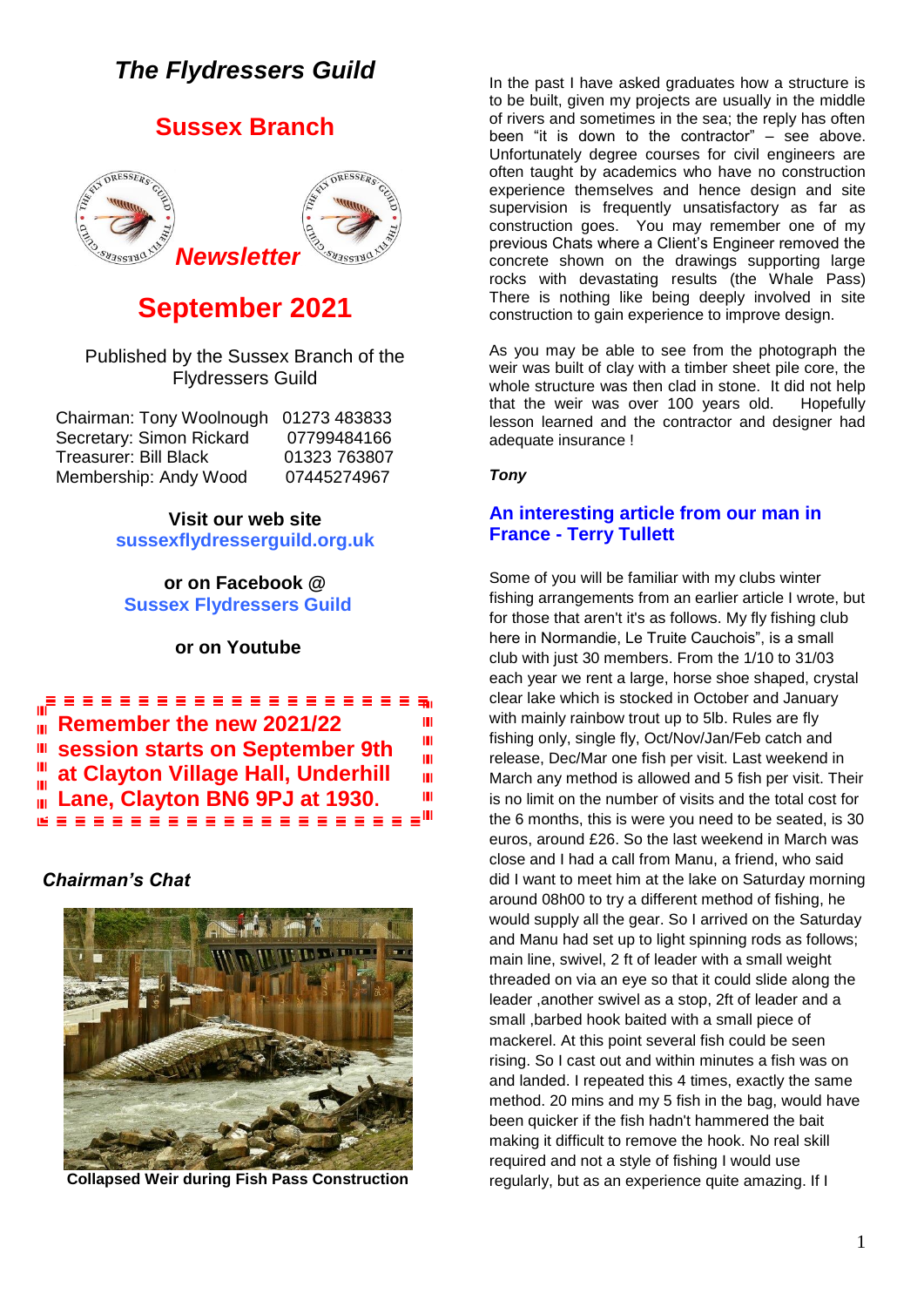## **The Club Auction**

Alan Wells has been talking with Tony Harrison to see what the situation was with the Lots held over from the last auction that had to be cancelled due the Corvid isolation rules.

With the isolation rules now relaxed, the club is looking to restarting the auction. Basically, the Auction is ready to go with a few issues.

1. It is very unlikely that we will do it in this autumn.

2.We need to get a **venue** sorted for the Spring. 3. We need to check that all vendors items are still for sale. So if you are vendor with items for the Auction please let Alan know as soon as possible.

For those members who have volunteered to help with the auction, thank you, no doubt Alan will be in contact with you in due course.

## **Book Report No 2 and Observations by David Constable**

Thankfully 2020 is behind us and a vaccine has been found so hopefully the future will be brighter. Am still waiting for heart surgery due to COVID but have had some stents to keep me going so onwards and upwards.

The book reading continues and so thought I would put pen to paper again regarding a few titles that have particularly struck a chord with me.

The date range of these books are from 1915 to 2020, interestingly there are a lot of similarities and a lot for us to consider and learn. So often we read one of the monthly fishing magazines and in there pages we are drawn to a new killer fly only to find that it was tied many years ago and forgotten about.

Please note where parts are written in *italics* they are the words of the various authors.

#### **Fly-Fishing**

**Some New Arts and Mysteries J. C. Mottram. Originally published 1915 The Flyfisher's Classic Library Edition 1994**

You would be forgiven if you looked at the publication date of the Flyfishers edition thinking this was a modern book rather than a hundred years old. There are twentyfour chapters covering many topics about fly-fishing and each one is asking you to consider your actions and use of perhaps your rod as to the best way to secure a fish, often backed up by simple diagrams and notes to why there is another way to consider your fishing.

Mottram who was a research scientist was a great exponent of tying flies by the water side, partly because he might not have the pattern and to give the fish a rest, he devotes a chapter to waterside tying and the small amount of kit required to give you many options.

He would take into account the trout's window of vision, as to his approach to the river side and where to cast to a stalked fish to present the fly in the best method. He would quietly approach his prey and regularly considered what a trout could see and modified his cast accordingly, like Skues he regularly cast sideways so the fish did not see the rod and recommended rods were oiled not varnished so they did not flash as they were cast.

Mottram studied the eyes of humans and fish and came to the conclusion there were a number of similarities and fish can see colour. However, he reminds the reader that if you are looking from water into a bright sky the fish sees a black silhouette and certain parts of a fly is translucent and therefore either a much lighter material should be tied in these areas or nothing at all!!

Mottram never left detailed tying dressings often only stating for instance the following for one of his reed smuts: -

*Abdomen…..1. Back ostrich herl. Thorax…….…2. Black wool. Hackle……….3. White.*

してきりょう

As you can see no mention of hooks or thread or indeed what bird the white hackle came from, the reason was simply he wanted the fisherman to experiment and not be tied to a rigid dressing. Only twice did he specify a hook type and size. Interestingly he rarely advocated the use wings on his patterns as they were difficult to tie and in his opinion they were best left off, not advice often followed.

He was extremely pleased to experiment with alternative materials and experimented with them as to how they would float or sink and behave in water. For his Fry Fly he refers to *small pieces of brown down from a turkey* which we know as marabou and follows on to add *the white down from a seagull.* Mottram considered this fly to emulate a small fish quivering and swimming against the current.

Mottram devotes a whole chapter to Gut Casts as he considers they are most critical to successful catching and landing trout and discusses colour, he preferred clear as he felt coloured showed a greater shadow on the riverbed. He goes into great detail as to lengths of casts according to wind, river and bank position. The detail is also extended to diameter of casts to size of fish and water conditions that will affect diameter used as to the success of landing a fish.

Chapter XXII is headed Nymphs and Bulgers, a most interesting chapter as Mottram liked fishing and experimenting subsurface, however, in the *The Nymph*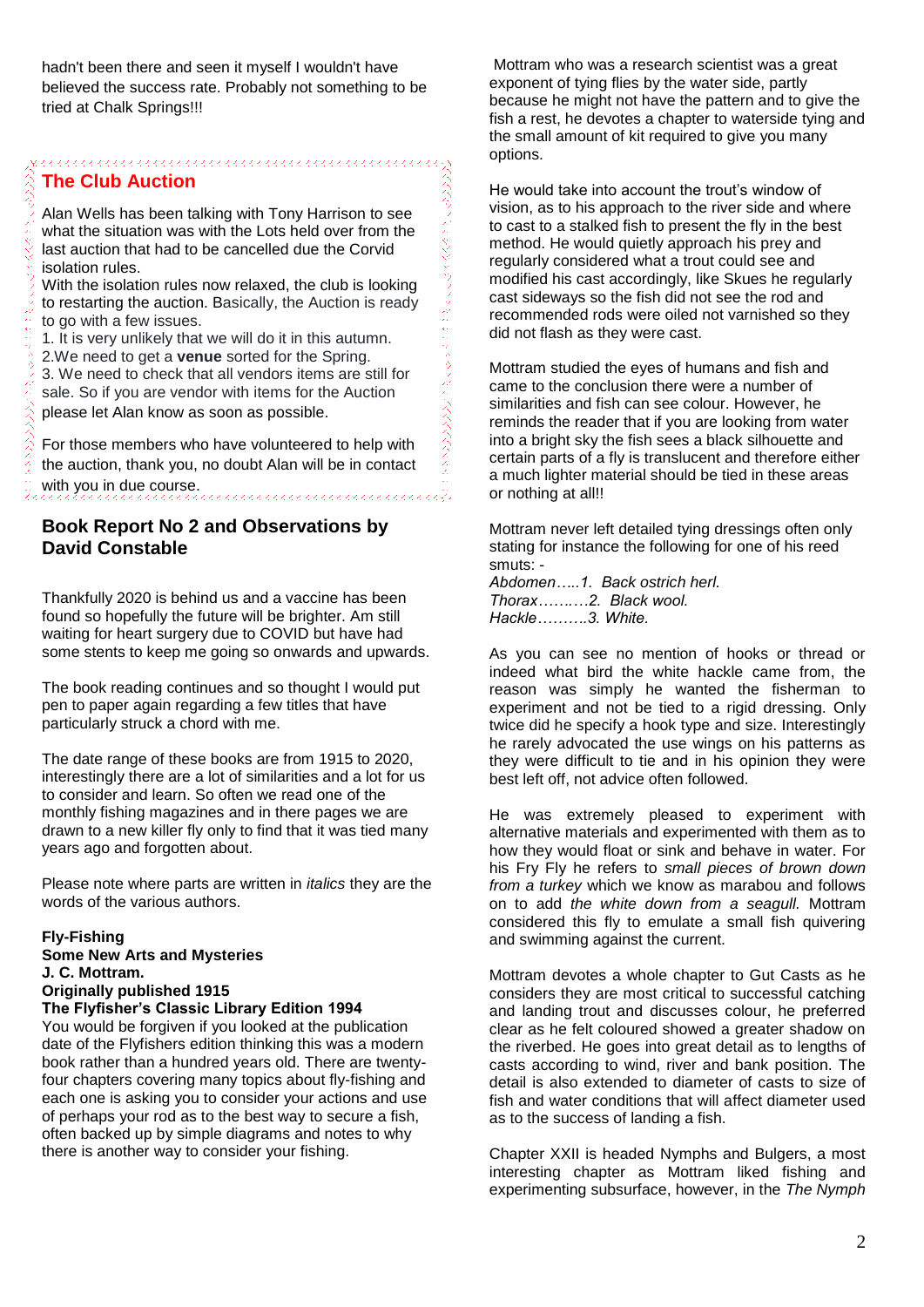*Debate* on10 February 1938 at the FlyFishers Club, he rather turned tail and backed down much to the annoyance of Skues, from then on, he became a dry fly man to stay in favour. At the end of this chapter, he writes: -

#### *In conclusion, the following policy may be suggested:*

*1. For a rising fish, that is, one taking floating duns, use a dry fly.*

*2. For a dimpling fish, that is, one taking nymph resting just below the surface of the water, use the resting-nymph lure (Fig. 1).*

*3. For a bulging fish, that is, one taking nymphs whilst they are swimming to the surface, use the swimming-nymph lure (Fig. 2).*

It is most interesting Mottram refers to nymphs as lures!!

#### **Flies of the Future The Trout Fly Patterns of Dr J. C. Mottram Timothy Benn October 2020, Creel Press**

The title describes exactly what the book does you have chapter XIII of Mottram's book brought to life in text and photographs with 17 dry flies, nymphs and wet flies tied by John Smith.

The book is a dedication to Mottram and pulling together information from a number of sources about the man and his passion for scientific detail. The flies were first published by Mottram in *The Field* between 1912 and 1914 and in his book, detailed above. On page 97 John Smith tier of the fly's created a chart of the modern hooks and sizes that most likely matched the hooks Mottram would have used. They are a mixture of Tiemco and Kamasan sizes 10 for the Alevin fly and Fry fly down to size 20, mainly 16's to 20's.

The flies are exquisitely tied and gives you a real feel of what the man was about, and as will seen from other notes in this article they are much more suggestive and smaller than perhaps we have become used to tying.

For further details please see the winter edition 2020 of *Flydresser* there are only 15 copies of each printed, so it is very much first come first served basis.



#### **Sunshine and the Dry Fly J. W. Dunne Originally published 1924 2 nd Edition 1950**

This is one of those books you might chance across in a bookshop and put back on the shelf, I was very lucky and got mine for £10.00 however, I have seen them for sale as high as £75.00. This is quite a small book with just twelve chapters and two appendices however, each word counts and makes a very interesting read. What comes across as in the book above and comments from Skues is the negative press given to Halford and the number of flies he did not entertain.

Like Mottram he was a thinking fisher and tier of flies. He again realised that flies need to have a translucency to be more like the real thing, to this end the majority of his patterns had white hooks!! He writes: - *I dipped the shank of the hook into a tin of quick- drying white enamel and stuck the hook upright in a cake of soap to dry. Then I covered it with the proper thickness of artificial silk and touched the result with oil.* 

The results was described by Dunne as: - *to all appearance a shining mass of delicate, translucent colour…….this hook had apparently dissolved into the mist, and the light seemed to be coming through, without any unnatural, in-organic hindrance, right from the far side.* 

You may ask why the oil? Something else Dunne realised was the newly tied fly on the bench changed colour in the water and therefore he strove to tie his flies that simulated the colour of the fly when it was in the water, in other words he knew they would darken and allowed for it in his choice of materials.

Dunne would regularly go to the river to net and bottle flies to take home and experiment with various tieings until he was satisfied with the results. Again, studying the tied result with the original and looking at the respective translucency, from these experiments he realised that less fly's need to be carried as colour was less of a factor, but shape must be correct.

Unlike Mottram his dressings were more detailed however, he had his own system for labelling tying silk so you will see M. 2. From his colour card, (not in the book) Hackles were again tricky as he wrote: - *Maximum width across shank, 1 ¼ inches. Six turns of Q*, *behind six turns of G 1.* Now I am extremely lucky because the original owner of my copy got feathers of each type and sellotaped them into the front and back of the book and correspondingly labelled all the feathers with the requisite letters.

Here again we have a fisherman and fly tier who enjoyed understanding the fly life and river life just as much as catching the fish.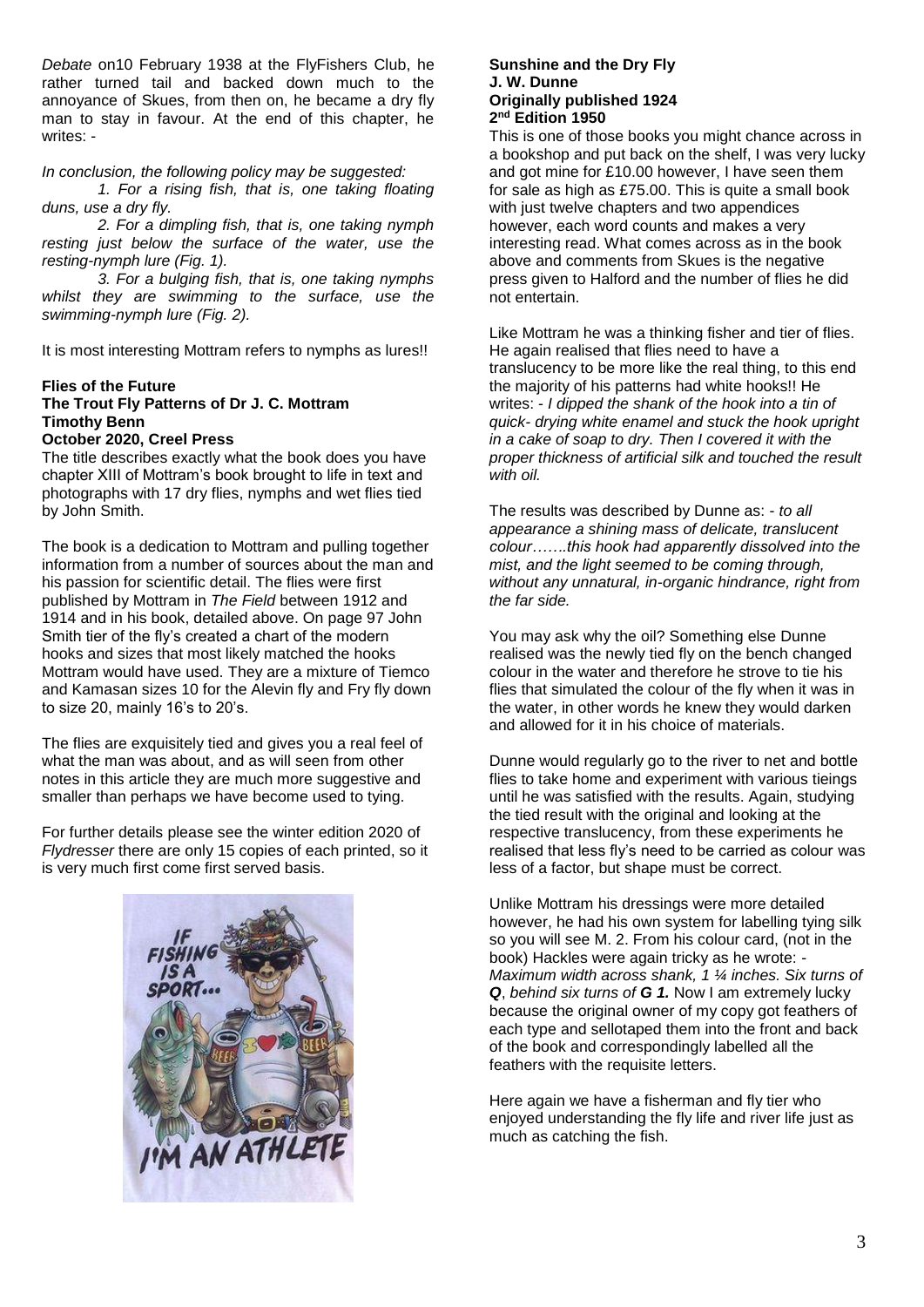#### **A Modern Dry-Fly Code Vincent Marinaro Originally published 1950 The Flyfisher's Classic Library Edition 1996**

This is a book that is more difficult to get into as in my opinion it is rather worded. That said there are some very interesting parts, it mainly focuses on the dry fly and in particular eight in particular three of which are the Dun and Spinner variants including the time and weather conditions that are best. Although there are not any meaningful pictures there are many line drawings in the margins to back up what is written, a lot of which are most interesting and re-enforce the written word.

This is very much an American writer writing about his waters; however, the second chapter discusses the English chalk streams and mentions a number of the dry fly great's. Often throughout the book a comparison is made to re-enforce the readers understanding. The sobering upshot is that Marinaro talks as much about his failure to catch trout as to landing them, something many of us can empathise with and perhaps motivate us to try harder.

There are a number of points that do come out throughout the book such as having a knowledge of the water temperature as this can affect what may be hatching at a particular time of year or day.

Another few points that start coming up in particular in the last two chapters is more successes on rivers are by going smaller with the fly's 18 – 22 which also goes with using lighter tippets and therefore playing the fish more carefully.

When tying fly's having viced the hook Marinaro always sharpens the hook and rotates the vice to ensure he sharpens all around. This may of course be before chemically sharpened hooks.

Marinaro sets great store by ensuring his dry flies have tails as he considers that they can help the fly to float correctly but also can save a bad cast / presentation as the fly will float correctly.



#### **What Trout Want The Educated Trout and Other Myths Bob Wyatt 2013 published by Stackpole Books**

This is a very common-sense book covering a wide range of fishing and fly-tying points. Like Mottram and Dunne Wyatt advocates tying flies that cover a range of insects so you can carry less and have more chances of fooling fish. Wyatt's ethos is quite simple, *to concentrate on what I consider the really critical and enjoyable part of fly fishing: understanding trout behaviour, hunting, and presentation.*

The book consists of two parts, part one: A Beautiful Fiction, in which there are seven chapters. Basically, dispelling myths and explain the reasons and experiences behind fly design and fishing. Part two: Presentation in which there are three chapters. This is very much about presentation.

Less is more! Wyatt points out there are two strategies open to anglers: *you can carry several boxes stuffed with dozens of different patterns and hope you choose the right one when you need it, or you can carry one or two boxes stuffed with just a few patterns in different sizes-and you know they will cover nearly any situation you're likely to encounter.* 

The final note is entitled "To a Young Presentationist" which is full of tips for the young angler however, I might suggest some of us less frequent anglers can benefit from the tips, for instance so many anglers consider distance to be the goal. Well, that's not Wyatt is advocating, and I quote, *this means that a lot a good deal of that lawn castings should consist of practicing sidearm cast, water (grass) hauls, roll casts and roll pickups. It would make more sense to practice on rough, scrubby ground with plenty of bushes, in the wind, as well as on running water.*

A book packed with quality guidance and many anecdotes, Wyatt is an Englishman and has lived and fished all over the world, and currently lives in New Zealand.

#### **Simple Flies 52 Easy-to-Tie Patterns that Catch Fish Morgan Lyle 2015 published by Stackpole Books**

This paperback is an extremely good little book in that it gets straight to the point, covering six chapters. The opening chapter starts with a quote "*Mixtures of science and art have produced ten thousand pretty flies we don't need."* Datus C. Proper, *What the Trout Said* 

The second chapter describes the Tools, Materials and Techniques required for tying the flies in the book. The following four chapters cover Wet Flies, Nymphs, Dry Flies and Steamers, all simple. Each fly has an historical note, together with tying tips, followed by the dressing and well photographed tying instructions. Each chapter also includes fishing techniques by